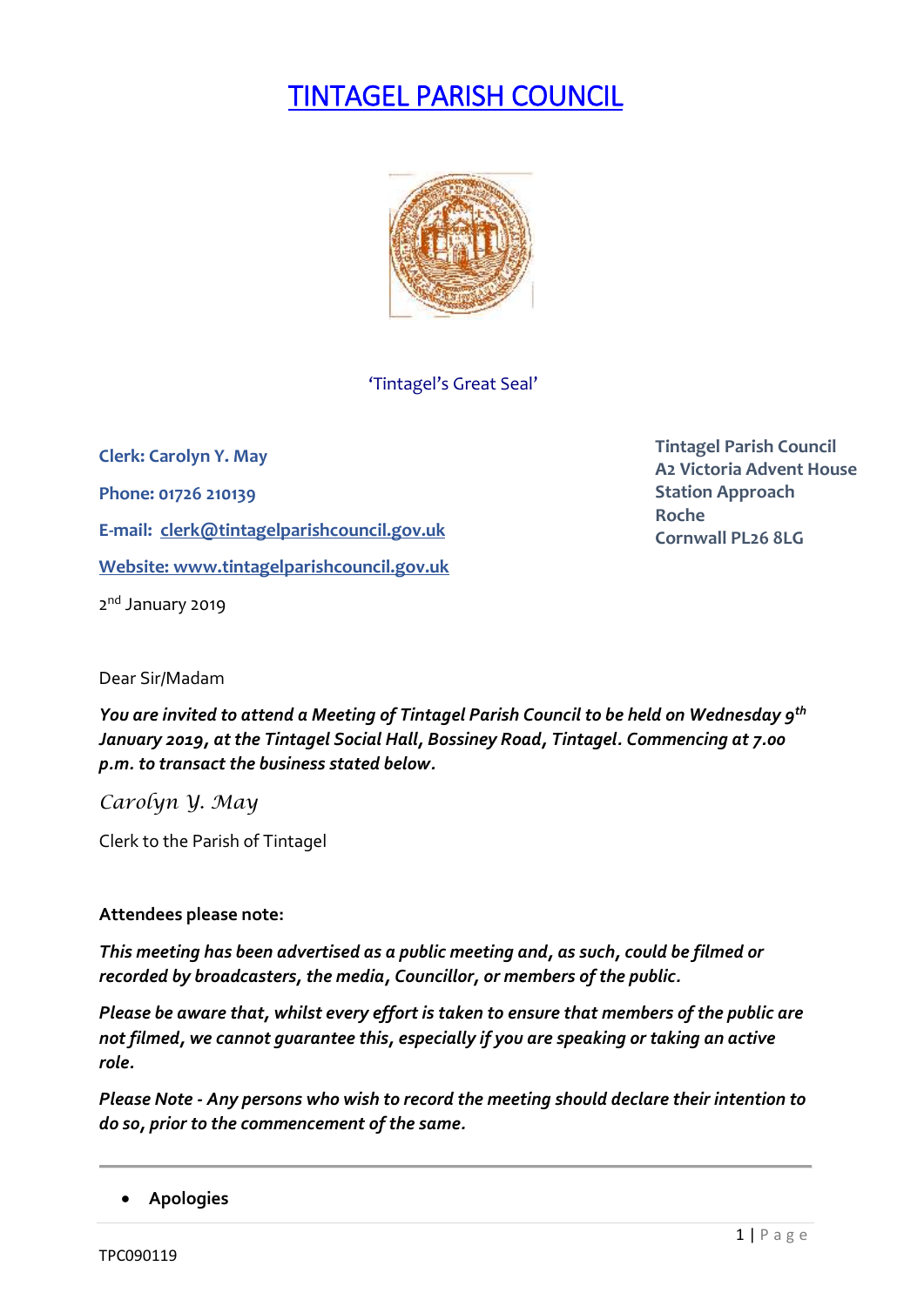### • **Declarations of Interest**

• **Invitation to members of the public to speak prior to meeting, (10 minutes allowed for this item) -** Participants attention is respectfully drawn to the Parish Council's 'Public Participation Policy', which sets out the rules governing this part of the agenda\*

# **AGENDA**

**Minutes -** To Approve the Minutes of the previous meeting, held on the 5 th December 2018 and matters arising (Appendix A).

**Cllr Barry Jordan** – Sowenna Appeal

**Election of Vice Chairman –** Cllr. Dyer

**Planning Applications** – Appendix B

**Planning Decisions** – Appendix C

**Accounts Payable** – Appendix D

**Tintagel Visitor Centre** – Outline Business Plan – Cllrs. Rotherham and Mason

**Updates**:

- Planning Group Cllr. Goward
- Projects Group
- Bus Shelter repairs
- Lavatories visitors Cllr. Dyer
- Police presence in Tintagel
- Precept Acceptance
- Recovery of Monies
- CALC

#### **Correspondence**

#### **Part II**

#### *COMMITTEE DELIBERATIONS*

*Pursuant to section 1(2) of the Public Bodies (Admission to Meetings) Act 1960, it is resolved that, because of the confidential nature of the business to be transacted, the public and press leave the meeting during consideration of the following items: -*

**Christmas Lights Committee –** Financial Matters

**Parish Clerk – Pension Contributions** – Clerk (Deferred from 5<sup>th</sup> September)